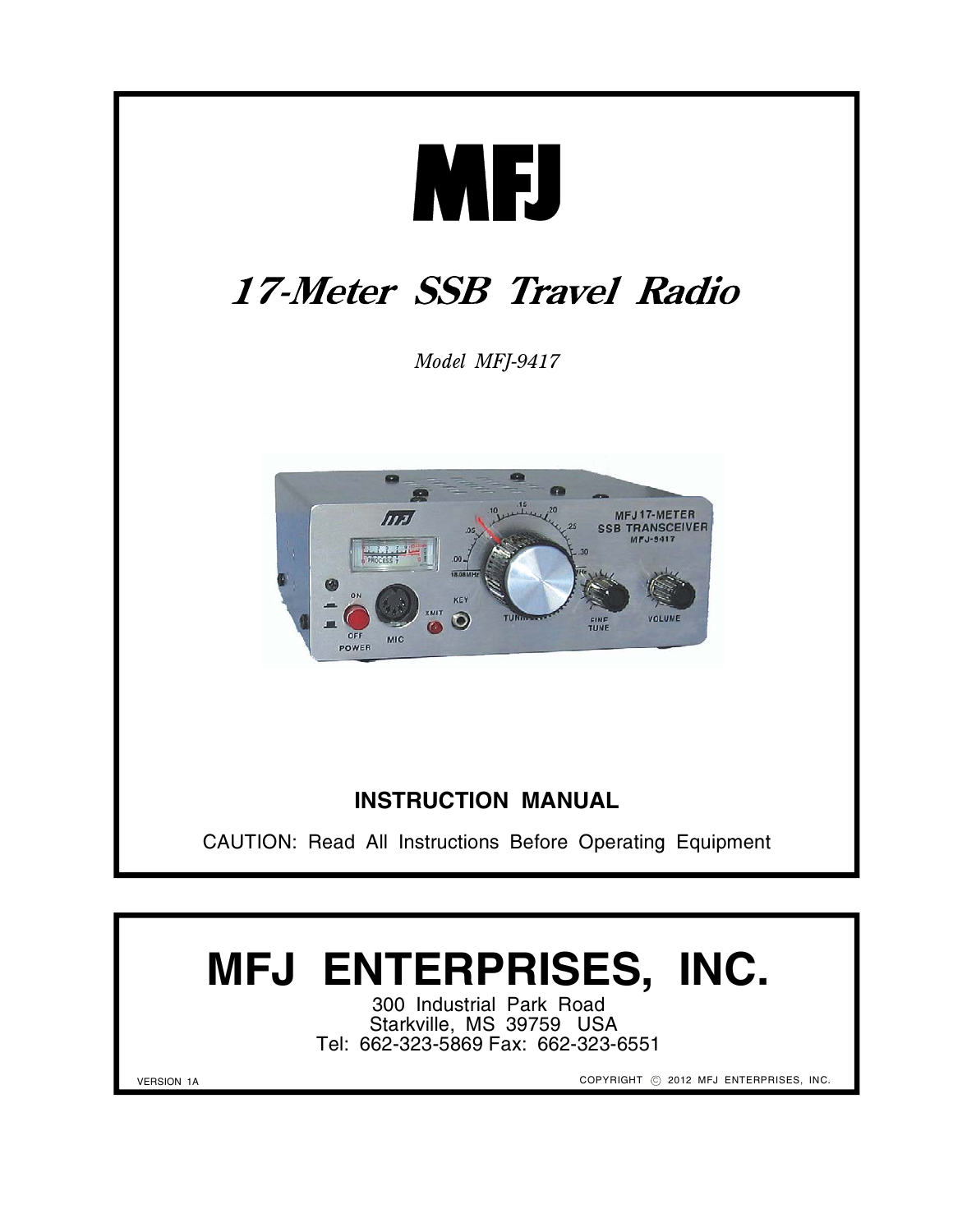### **INTRODUCTION**

Congratulations on your choice of the MFJ-9417 17-Meter transceiver. The MFJ-9417 is specially designed to deliver performance you never thought possible from a low power radio. Please read this manual carefully before attempting to operate your new radio. Lets begin with an introduction to some special features we think you'll like!

### **FEATURES**

EASY TO OPERATE: The MFJ-9417 is an easy-to-operate," back to basics" radio. Operate the unit with ease in minutes!

GREAT SENSITIVITY: A quiet double-balanced mixer front end and lots of overall gain for great sensitivity. If the signal is there, you will hear it!

ANALOG S-METER: Adjust your tuner or aim the beam with pinpoint accuracy. A calibrated analog S-Meter measures even the smallest variations in signal strength. The meter also monitors your speech processing level on transmit.

EXCELLENT SELECTIVITY: Sharp ladder filter cuts adjacent chatter and focuses transmitter power where you need it most for great selectivity.

SMOOTH, STABLE VFO: Effortless tuning with custom manufactured 8:1 reduction drive ball bearing VFO tuning capacitor provides smooth and stable VFO. Fine Tune lets you zero-in smoothly.

POWERFUL AF OUTPUT: Big audio and powerful AF output even in noisy locations from a special Philips BTL audio chip and rugged 3" speaker.

FULL-TIME RF SPEECH PROCESSING: Commanding speech cuts through QRM and competes with radios running far more power. Compare with your 100-watt rig. You will be amazed by the signal reports!

TRAVEL LIGHT: Packs the same punch as 50-Watt radios without the heavy 10 Amp power supply! Designed to run on NiCd's or the ultra light MFJ-4110 AC wall adapter supply.

RUGGED TRANSMITTER: Bullet-proof 2SC3133 PA runs cool, tolerates 3:1 VSWR, and won't fail from an accidentally opened or shorted feedline.

MADE TO LAST: Conservative design, with a premium plate through pc board, quality components, handsome brushed panel, and a tough vinyl-clad case ensure years of dependable service.

At home or on the go, you will enjoy countless hours operating the MFJ-94217. Best of all, it is fully backed by MFJ's exclusive "No Matter What" 1 year guarantee. If it breaks, we will take care of it!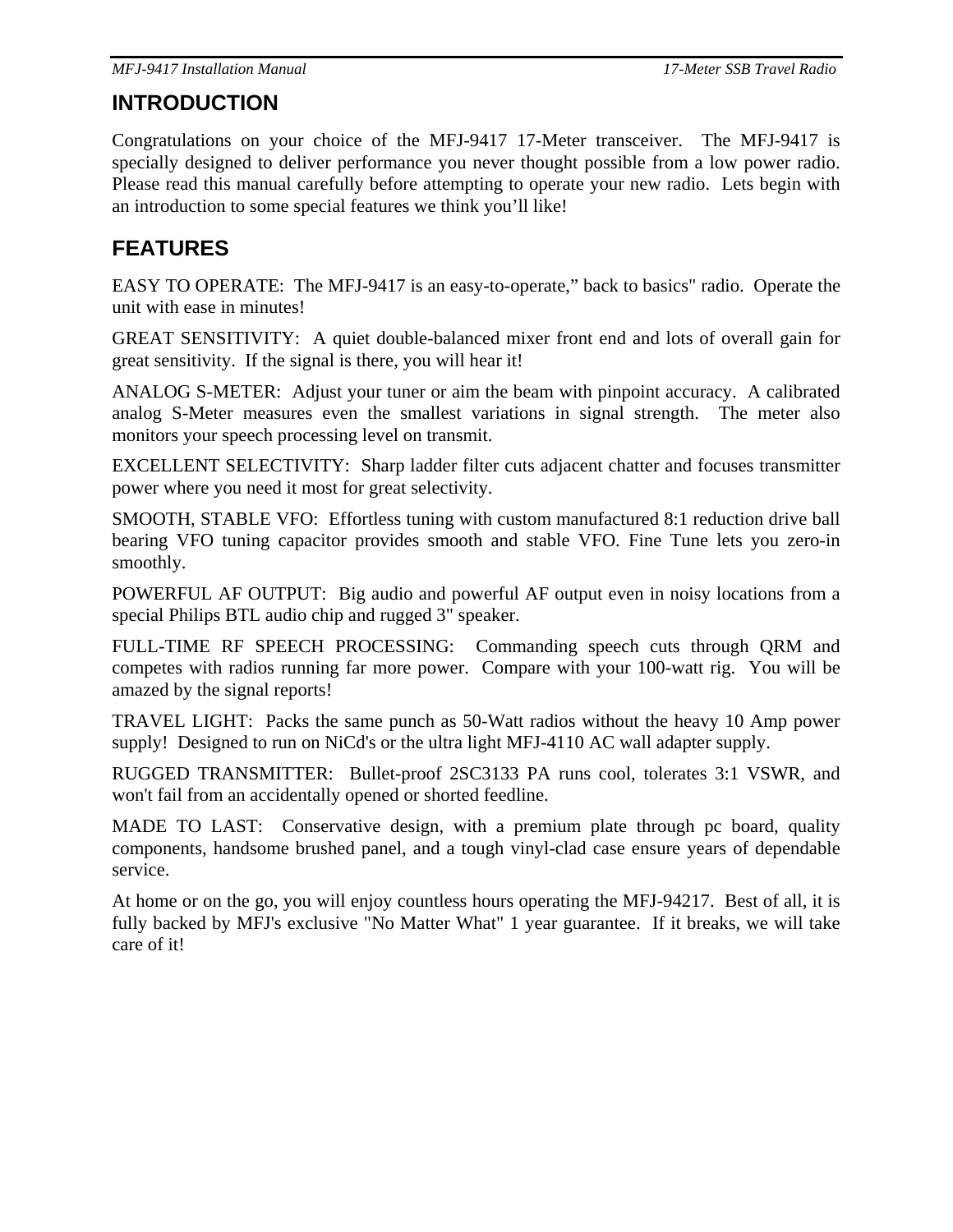### **QUICK START INSTRUCTIONS:**

You will need three things to get your MFJ-9417 on the air fast:

- [] 12-14 Volt 2-Amp Power Source
- [ ] 600 Ohm Dynamic PTT Microphone
- [ ] 17-Meter Antenna

1. POWER SUPPLY: The MFJ-4114 AC/NiCd Portable Power Pack or MFJ-4110 AC walladapter supply are Especially designed to run the MFJ-9417. However, you may use any 13.8 Volt supply or 10-cell NiCd pack as long as it delivers 2 A on peaks (12-Volt supplies will work but at reduced RF output). Use a 5.5mm OD x 2.1mm coaxial type power plug (Radio Shack 274-1567) with (+) connected to the center pin.

2. MICROPHONE: The MFJ-9417 speech processor circuit was designed around the companion MFJ-290 600 Ohm Dynamic Microphone. Radio Shack's 21 1172 replacement microphone also plugs in without modification and works well. If the mic you select requires a plug, install a 5 Pin DIN connector (Radio Shack 274 003) as shown:

Pin 3: PTT Line Pin 4: Mic Line Pin 1,2,5: Ground

3. ANTENNA: We recommend using your MFJ-9417 with any efficient 17-Meter antenna exhibiting a VSWR of 2:1 or less. AVOID USING ANTENNAS WITH UNKNOWN OR HIGH VSWR. The MFJ-9417 PA is rugged, but not protected by high VSWR shutdown circuitry and you may generate out-of-band parasitics if a high VSWR load (3:1 or greater) is present.

### **IMPORTANT OPERATING NOTES**

Your MFJ-9417 features a very potent speech processor. PLEASE RESIST THE TEMPTATION TO SHOUT OR "CLOSE TALK" INTO THE MICROPHONE IN ORDER TO BE HEARD! Instead, hold the mic about 2" away and speak normally. The S-Meter should deflect about 1/2 scale as you speak -- although this may vary somewhat with antenna load. When operating in noisy environments, you may find it necessary to turn down the mic gain control (a screwdriver adjustment located on back panel) to reduce background noise.

The MFJ-9417 uses an analog VFO tuning dial that is inherently less accurate than digital readouts (on the plus side, the analog VFO reduces phase noise, lowers power consumption, and saves you money). As the licensed operator, you are responsible for staying inside your authorized band allocation. Please take the potential for dial error into account when operating near the band edge.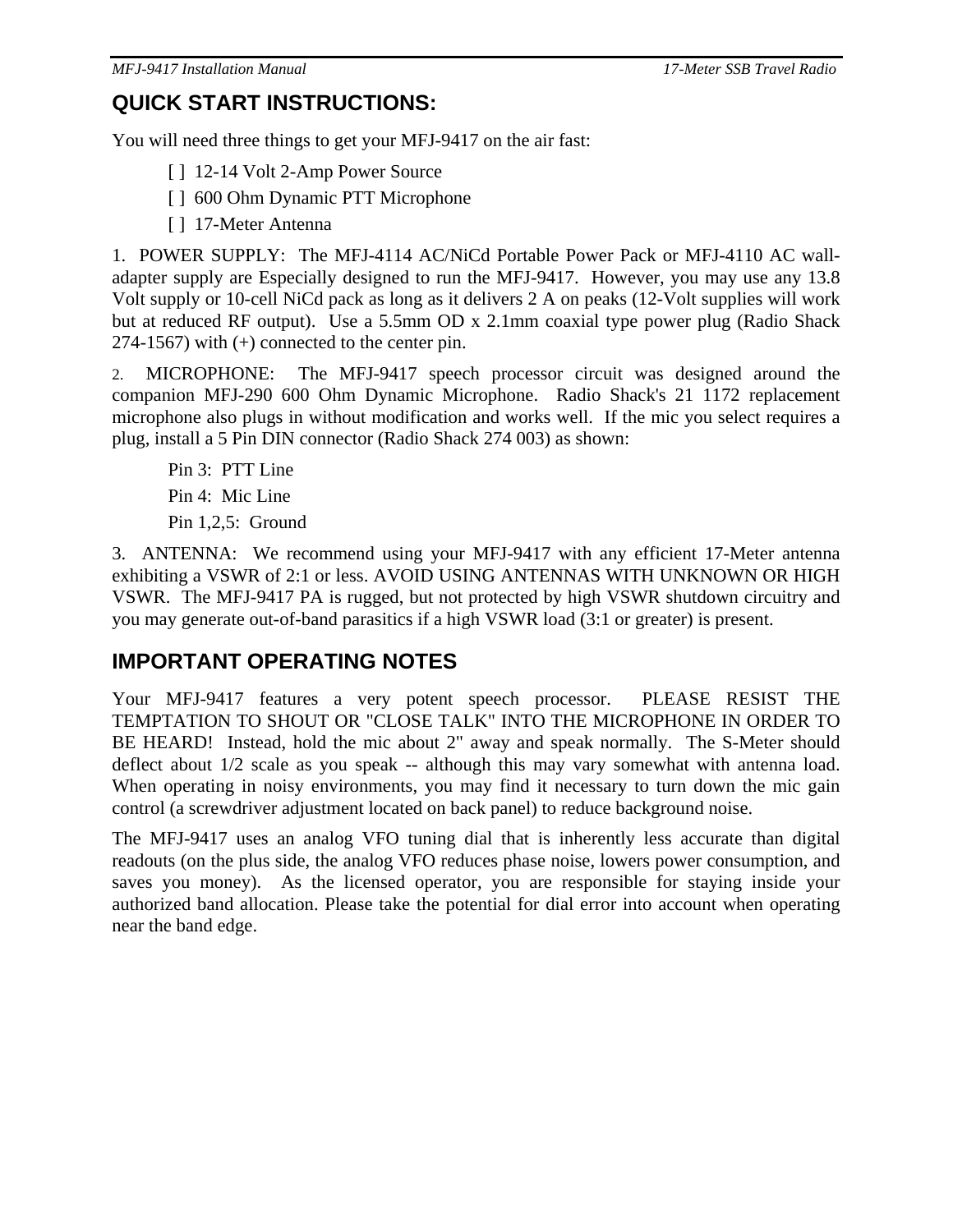#### **TYPICAL SPECIFICATIONS**

#### RECEIVER SECTION:

Frequency Coverage: 18.068 to 18.168 MHz VFO Frequency: 5.8 MHz Range IF Frequency: 12.288 MHz IF Selectivity:  $-6$  dB at 2.5 KHz AGC: Audio-derived Receive Current: 50-100 mA typical

Receiver Type: Single conversion superhet Sensitivity:  $< 0.5$  uV for 12 dB S/N Audio: > 1 Watt into 8 Ohms at 10% THD

#### TRANSMITTER SECTION:

\* Requires CW adapter module

VSWR Tolerance: 3:1 VSWR Audio Enhancement: RF compression processor

RF Power Output:  $12W$  PEP (8-10W CW)\* Maximum Current: 2.0 Amps peak at 13.8 VDC

#### **BLOCK DIAGRAM:**

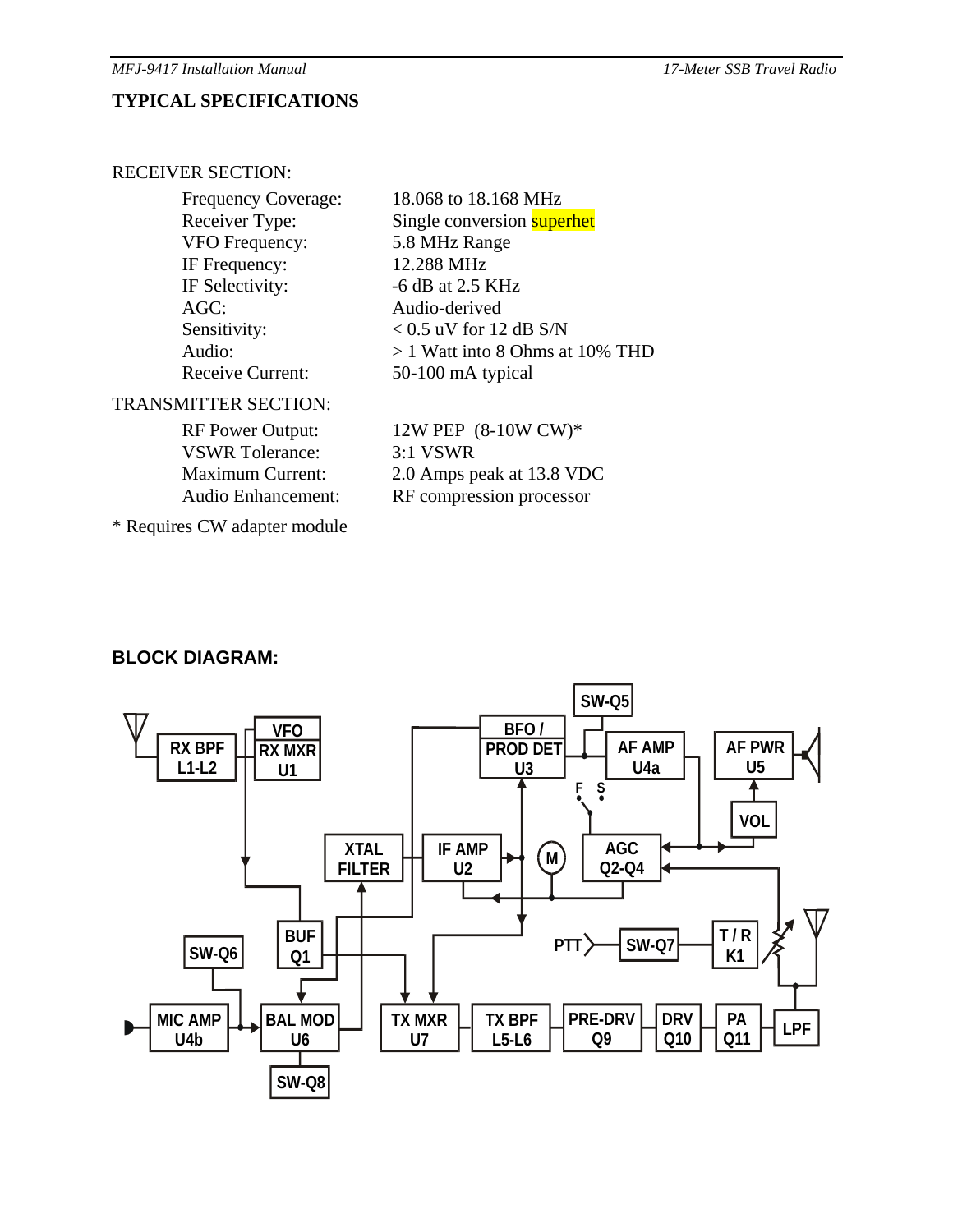### **THEORY OF OPERATION**

#### **RECEIVER:**

Four-pole bandpass filter L1-L2 preselects incoming 17-Meter signals. Active mixer U1 amplifies and converts them to 12.288 MHz using a self generated 5.8 MHz VFO signal. Crystal ladder filter Y1-Y6 sets the message-channel bandwidth (diode switching routes transmit and receive signals through the filter and U2). IF-amplifier U2 provides AGC controlled IF gain in RX and RF compression speech processing in transmit.

The DC amplifier Q3/Q4 drives the AGC input of U2 and the S-meter circuit. In RX, AGC is audio derived from AF pre-amp U4a (switch Q2 sets slow AGC decay for SSB reception). On transmit, processor control voltage is derived from PA level detector D9 (Q2 sets fast decay for syllabic processor).

Receiver product detector U3 demodulates incoming SSB signals (12.288-MHz LO is self generated by U3). U3's audio output feeds U4a, a preamp and active LP audio filter. U4a drives ACG detector D6/D7 (input to U4a is killed by switch Q5 during TX to disable the AGC path to U2). U4a also drives AF power amplifier U5 through the volume control. U5, which powers the speaker during RX, is gated into standby during TX to prevent residual feed through.

#### **TRANSMITTER:**

Microphone speech amp U4b drives balance modulator U6 during TX (switch Q6 kills U4 output to prevent mic bleed through via U6/U2 during RX). LO for U6 is derived from U3's BFO oscillator. Q8 is used to unbalance U6 for carrier or CW generation. DSB output from U6 is routed to Y1 Y6 via switch D1/D2 for removal of LSB products and carrier artifacts. After undergoing dynamic compression in U2, the processed USB signal is routed to transmitter mixer U7 by switch D3/D4 where it is mixed with 5.8-MHz VFO (VFO signal is sampled from U1's oscillator and buffered by Q1). Bandpass filter L5-L6 selects the 18.1 MHz mixer product and feeds it to pre-driver Q9. Q9 feeds driver Q10. Q10 drives PA stage Q11. Q11 operates in single-ended class AB with bias generated by clamping diode D10. T5 matches PA output to a 50 Ohm system, and low pass filter L7-L8 suppresses harmonic content. Level detector D9 tracks the SSB speech envelope and generates feedback to Q3/Q4 and U2. Syllabic compression of the speech waveform optimizes average transmitter output power. The MFJ-9417 is especially designed to operate from lightweight constant current power sources such as NiCd cells or the MFJ wall-adapter AC supply.

#### **SWITCHING AND REGULATION:**

Q7 activates relay K1, which routes the antenna line and activates the  $+T$  and  $+R$  buses  $(+T)$  and +R buses power some stages, key switch nodes, and bias Q11 on during TX). Adjustable regulator U8 sets Vcc for low-level stages. Fixed regulator U9 sets U1 operating voltage to ensure VFO stability. Crowbar diode D11 and a pc track fuse protect the radio from reverse polarity.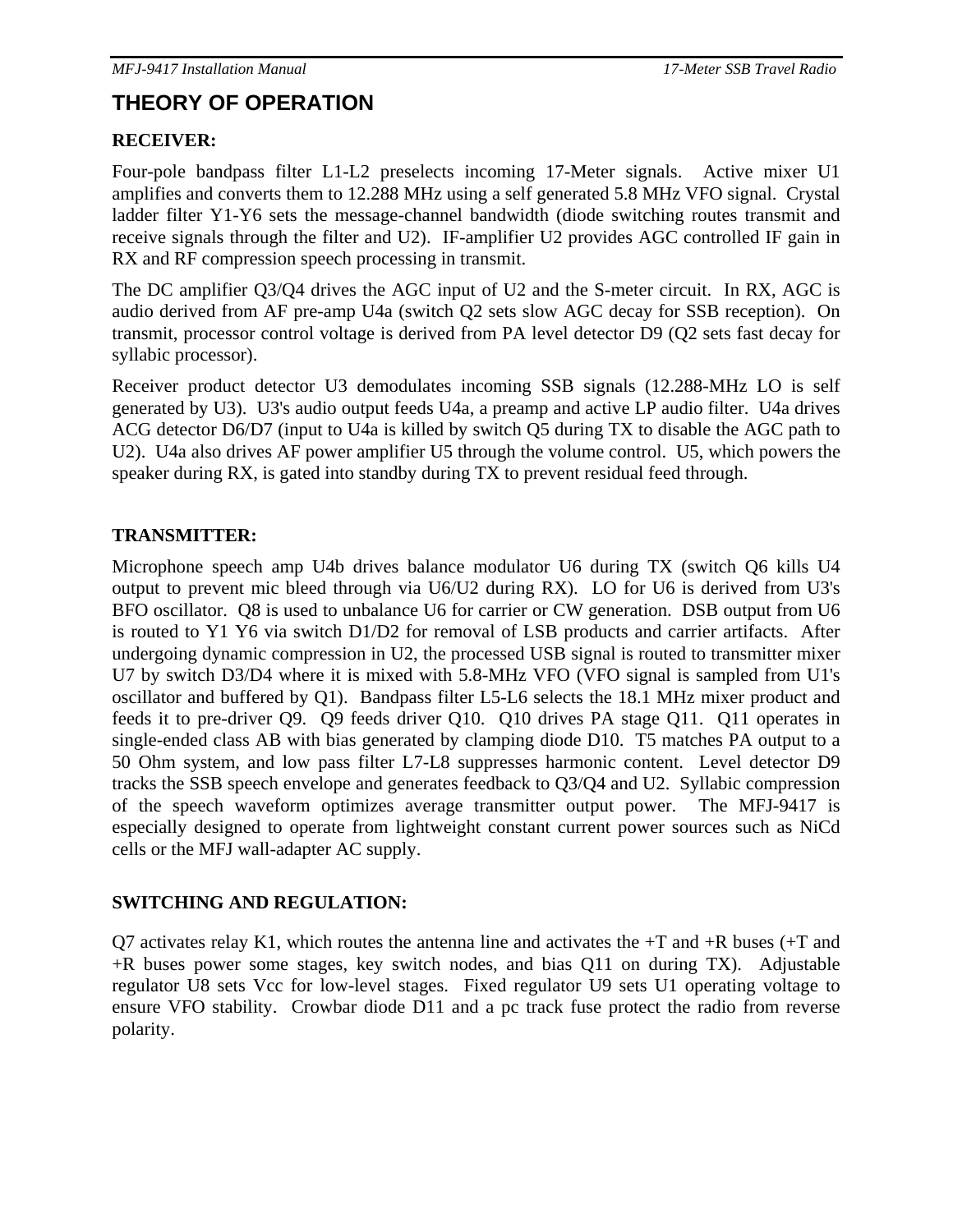### **MFJ-9417 CONTROL LOCATION AND FUNCTION**



REAR PANEL

- 1. POWER JACK: 5.5mm OD, 2.1mm ID, (+) to center pin.
- 
- 2. ANTENNA JACK: SO 239 for standard coax plugs.
- 3. MIC GAIN: Sets Speech amp Gain (normal setting 12:00).
- 
- 
- 4. CW ADAPT: Engages CW adapter (accessory).

5. KEY: Accepts straight key or keyer.



### FRONT PANEL

- 1. METER: Show signal strength on RX, ALC on TX.
- 2. POWER SWITCH: Turns power on to transceiver.
- 
- 
- 
- 
- 
- 
- 3. MIC: 5 Pin Din Jack for Dynamic Microphone. 4. TUNE: Injects carrier for ATU adjustments.
- 5. XMIT: LED illuminates when transmitting.
- 6. TUNING: Tunes in stations, indicates VFO frequency.
- 7. FINE TUNE: Allows for fine tune adjustment.
- 8. VOLUME: Adjusts listening level.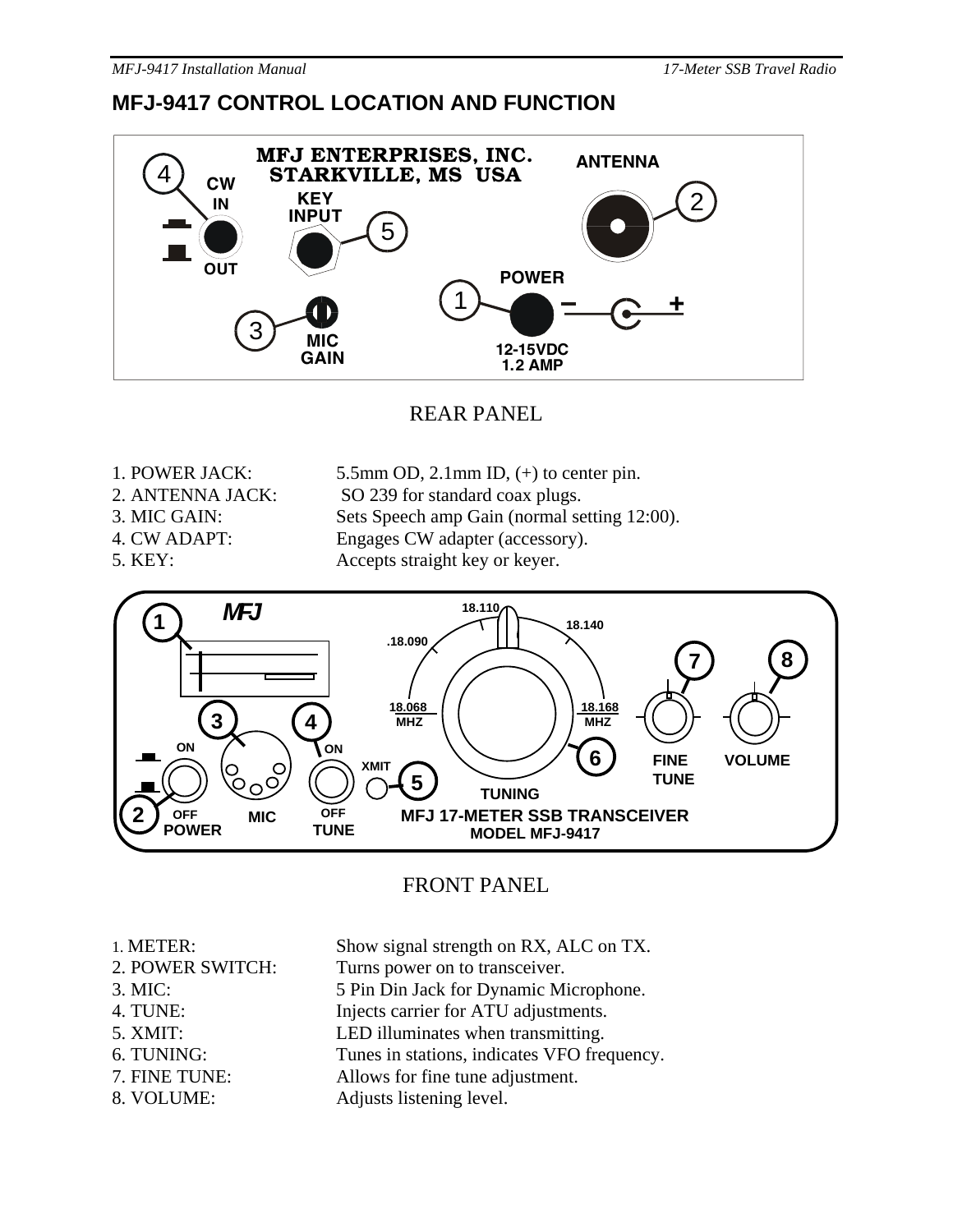### **SETTING UP YOUR MFJ-9417 PORTABLE STATION**

To put your MFJ-9417 station in operation, you will need a power source, a 17-Meter antenna, and a microphone. Here are some specific suggestions to help you get started:

POWER SOURCE: 12 15 V @ 2A (+) TO CENTER PIN

The MFJ-4114 AC/DC PORTABLE POWER PACK and MFJ-4110 AC wall adapter supply are especially designed for your radio. However, you may use any filtered DC power source capable of delivering 12 15 volts at 2 Amps (13.8V required for full RF output). The DC power connector at the rear of your MFJ-9417 is a 5.5mm OD, 2.1mm ID coaxial type jack. Extra plugs are available from RadioShack stores (#274-1567). Always connect plus (+) to the CENTER PIN.

#### MICROPHONE: USE 600 OHM DYNAMIC

The MFJ-9417 speech circuit is designed especially for 600 Ohm dynamic microphones such as the MFJ-290 (the MFJ-290 is supplied if you purchase the MFJ-9417M package). You may also use other suitable 600 Ohm desk or hand mics by installing a 5 pin DIN plug (Radio Shack #274-003). See installation diagram below:



#### **WARNING:**

**NEVER USE AN AMPLIFIED MICROPHONE WITH YOUR TRANSCEIVER.** 

**The speech processor already has extremely high gain and may distort severely** 

**overdriven by a "power mic".** 

#### ANTENNA REQUIREMENTS: Recommended VSWR 2:1 OR LESS

The MFJ-9417 accepts 17-Meter antennas with a VSWR of 2:1 or less. Use your regular station antenna or a portable 17-Meter dipole. For non-resonant wires, use a tuner such as the MFJ-971. Always "rough tune" for maximum receiver sensitivity first using incoming signals and your S-Meter to find a peak. AVOID OPERATING INTO UNMATCHED HIGH VSWR ANTENNAS. THE MFJ-9417 DOES NOT HAVE A HIGH VSWR SHUT DOWN CIRCUIT AND BADLY MISMATCHED LOADS COULD RESULT IN TRANSMITTER INSTABILITY AND GENERATION OF OUT OF BAND SIGNALS!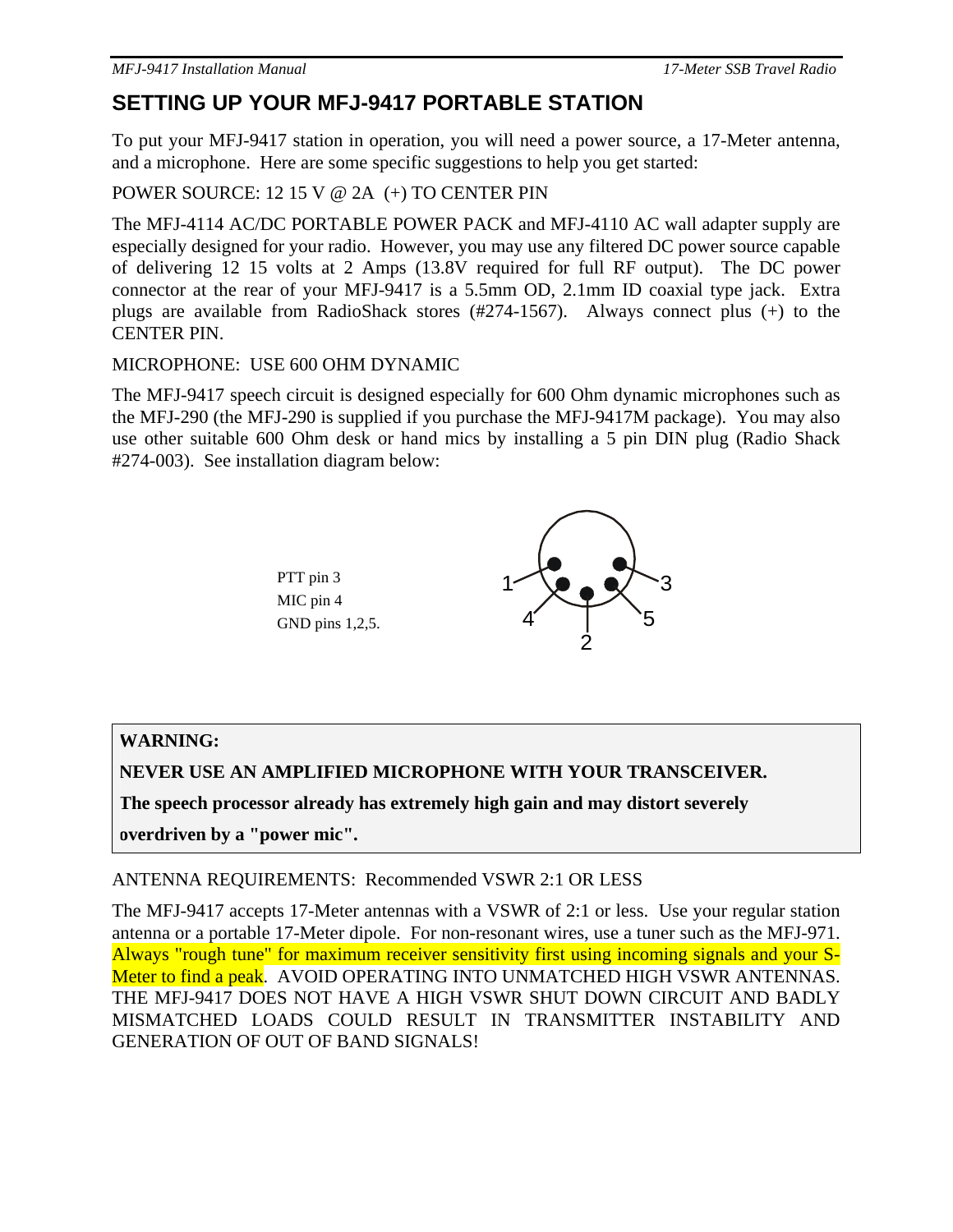### **STEP-BY-STEP INSTRUCTIONS FOR YOUR MFJ-9417 TRANSCEIVER**

- STEP 1. Connect a suitable microphone, power source, and 17-Meter antenna.
- STEP 2. Turn VOLUME fully counter clockwise (down) and press ON switch to power up radio. PWR indicator should light.
- STEP 3. Turn VOLUME clockwise for a comfortable listening level.
- STEP 4. If you are using an antenna tuner, adjust ATU controls for strongest received signals or maximum background noise on the S-Meter. Then, press CARRIER to generate a steady RF signal for final adjustment. Red XMIT indicator should light.
- STEP 5. The VFO tuning range covers 18.068-18.168 MHz and the tuning dial was carefully calibrated at the factory. However, by its nature, the analog frequency readout may be subject to some inaccuracy or visual misinterpretation. To ensure compliance with FCC rules, we suggest the following:
	- (a.) Periodically check the VFO dial with a digital transceiver or counter to confirm location of band edges.
	- (b.) **NEVER TRANSMIT SSB BELOW 18.110 MHz!** The voice band allocation is from 18.110 to 18.168. When operating on SSB, make certain you are you are calling well inside the voice sub-band!
- STEP 6. To transmit, press the mic's PTT switch and speak at normal conversational level with the mic held about 2 inches from your mouth. The MFJ-9417 has a very potent speech processor and will pick up your voice at full intensity. Avoid the natural temptation to yell or close talk this will only overload the processing circuit and hurt the intelligibility of your signal!

### **SPECIAL OPERATING NOTES**

The MFJ-9417 does not have automatic high VSWR shutdown and you must provide a "reasonable" 17-Meter antenna to ensure proper operation. Whenever possible, use a low SWR resonant type antenna such as a dipole or tuned vertical. If you use an ATU (or a high Q loop such as the MFJ-1786), carefully rough tune first for maximum S-Meter readings before activating the CARRIER switch.

Under FCC Rules, licensed amateurs are solely responsible for the frequency of operation of their transmitters. MFJ cannot be held responsible for out of band operation due to misinterpretation or miscalibration of the MFJ-9417 analog VFO dial.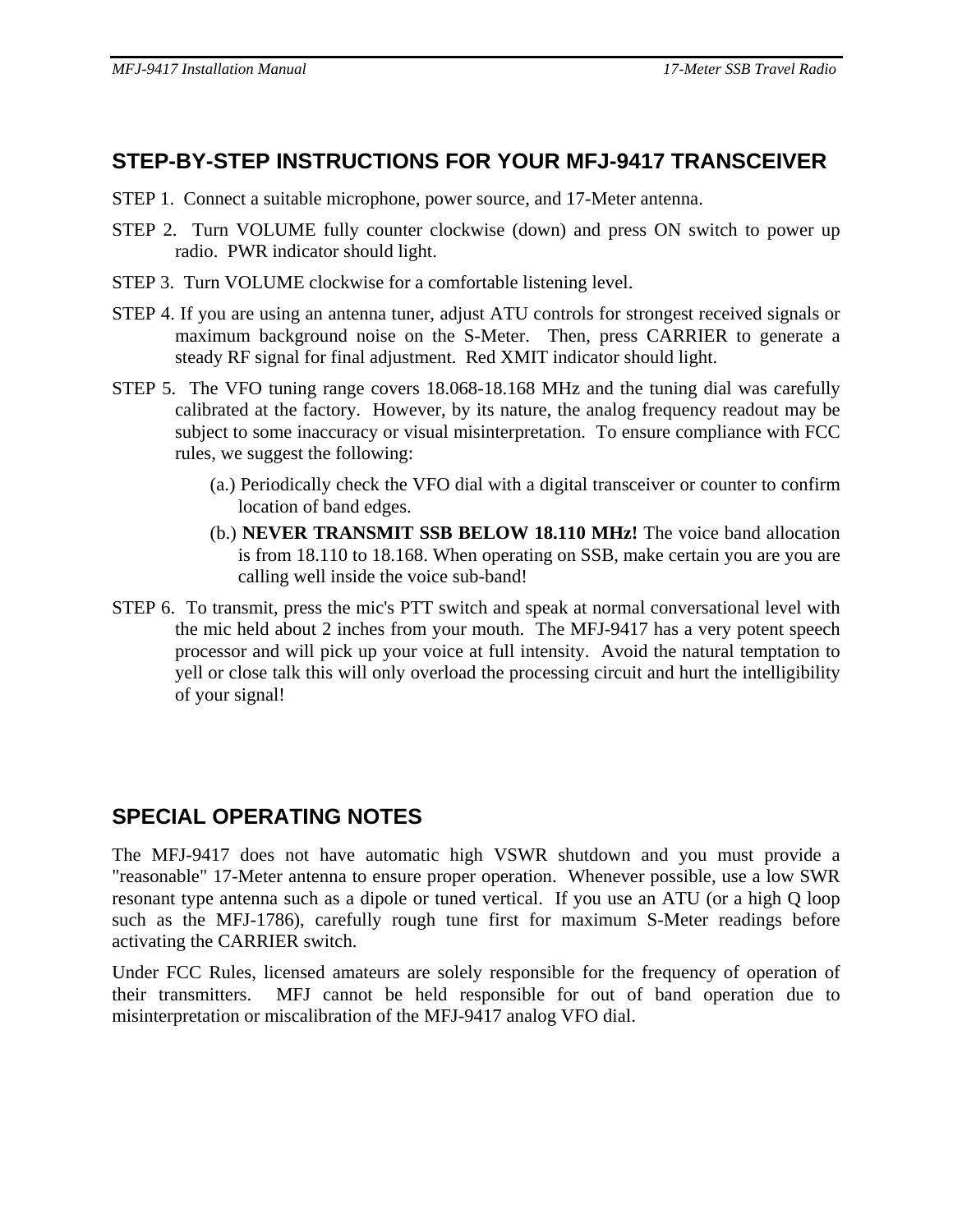### **SIMPLE 17-METER ANTENNA SUGGESTIONS**

COAXIAL FED DIPOLES: A wire dipole for the 17-Meter band should measure about 25'-10" (12'-11" per leg). Feed with RG-58U or RG-8X; raise high and in the clear for best performance. If you have only one high support, make an inverted V. The "full sloper" (sloping dipole) is also an excellent single support antenna with some directivity.



MFJ-1771 PORTABLE DIPOLE: As an alternative to making a coax-fed dipole, consider purchasing the pre-assembled MFJ-1771 antenna. This is a no compromise 17-Meter folded dipole complete with a lightweight 300-Ohm twin-lead feedline drop that also functions as the antenna's 50-Ohm matching section. Connect a random length of coax from the MFJ-1771 feedline drop to your rig and let the matching network do the rest. The antenna is pre-tuned, easy to handle, and broad-banded for full coverage with low SWR.



**WARNING: CONSTRUCTING OR ERECTING AMATEUR RADIO ANTENNAS IN LOCATIONS WHERE THEY MAY COME INTO CONTACT WITH ELECTRICAL POWERLINES MAY RESULT IN ACCIDENTAL INJURY OR DEATH!**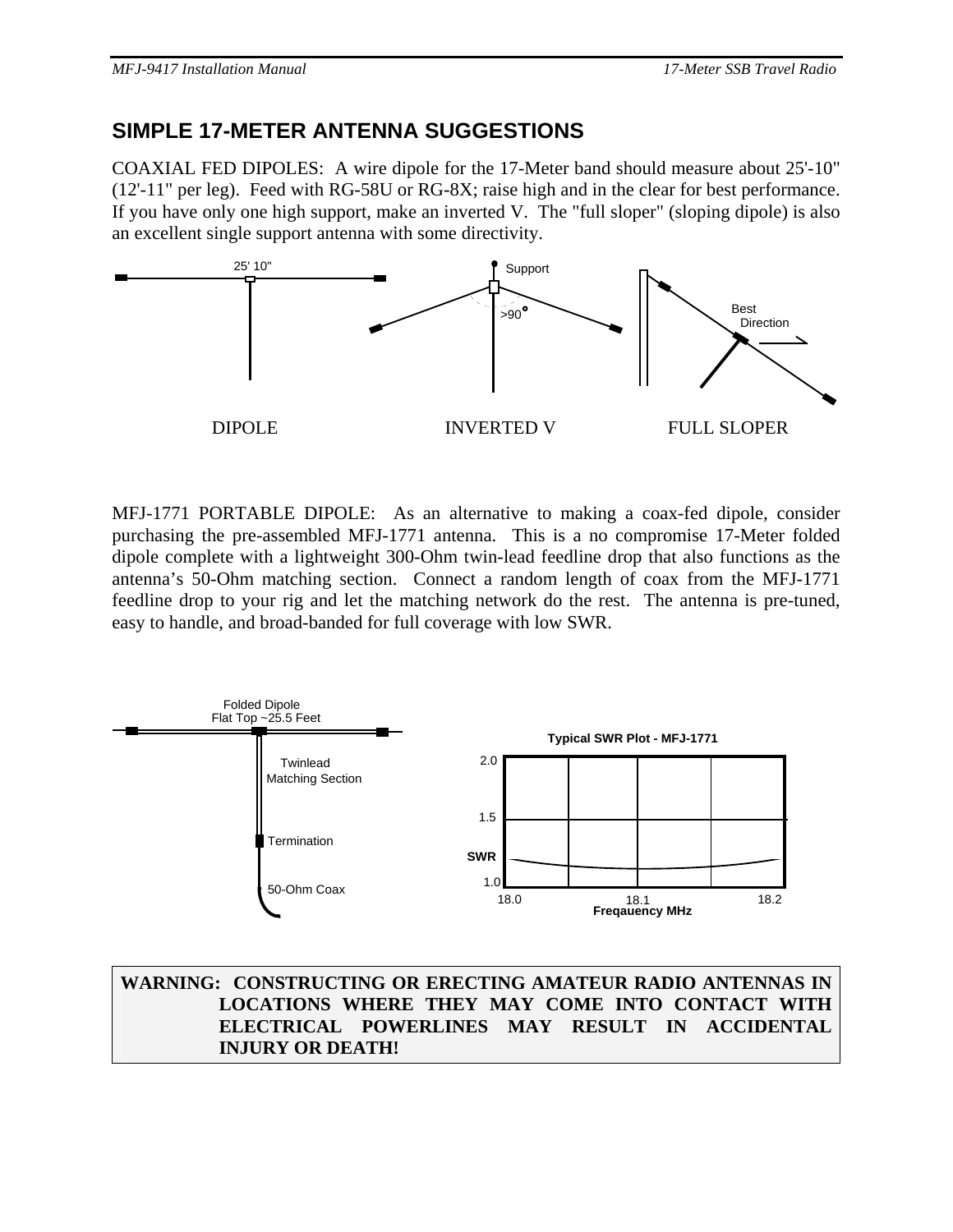### **GETTING THE MOST FROM YOUR MFJ-9417 STATION:**

While spanning the globe with a small portable rig like the MFJ-9417 may SOUND difficult, it really is not. High power and big antennas have never been a requirement for worldwide radio communication and still are not. Despite the vast distances involved, hams consistently reach every corner of the planet running far less power than your MFJ-9417. How do they do it? Here are some proven tips guaranteed to work:

#### **GROOM YOUR ANTENNA**

Inspect and clean all traps and contacting surfaces. Replace corroded hardware, dirty connectors, and aging coax. Retune for minimum SWR on your preferred operating sub-band.

Raise wire dipoles high and in the clear -- 40 to 60 feet is always better than 10 or 20. Carefully prune for minimum SWR. If you have only one high support, install as an inverted V or sloper.

Multi-band 1/4 wave antennas require at least 4 good radials for each band. 18.1 MHz radials measure just under 13 feet. Clean up any corrosion and adjust your top section for minimum SWR in the phone band.

Avoid compromise antennas. When it comes to pure operating enjoyment, every dB you gain at the antenna pays big dividends!

### **USE PROVEN DX OPERATING TECHNIQUES**

Be a good listener and search out and answer CQs, or call stations that have just completed QSOs (a practice called tailgating).

Never hesitate to call a weak station because it may be QRP or using a marginal antenna. You may be much louder than you think!

Be realistic about diving into huge pileups. Once a choice DX station hits the packet clusters and the big guns move in, calling may be a waste of time until the smoke clears.

Tune slowly and listen carefully. If one exotic station is coming through, there may be others from the same region you can work operating nearby.

Pay attention to DX forecasts and gray line propagation. When the band is hot, power differences become much less significant. Operating just before the band goes out at night may yield strong signal reports from exotic locations with little QRM.

Do not be shy about calling. The MFJ-9417 has very potent audio and on air tests indicate its signal is competitive with higher-powered radios. If your antenna is good, most stations will not even be aware you are running low power!

### **TROUBLESHOOTING**

IN CASE OF TROUBLE, CHECK IT OUT FIRST – THEN CALL US AT 800-647-TECH (800-647-8324): Your MFJ-9417 is fully backed for 1 year by MFJ's "NO MATTER WHAT GUARANTEE". After that, MFJ Customer Service Technicians will be there to help you keep your rig in top shape for as long as you own it. However, before you call us, please check through this list just to make sure the problem is not something simple you can fix yourself!

1. RADIO DOES NOT POWER UP

Is power plug okay, broken supply wire? Is supply or battery functional?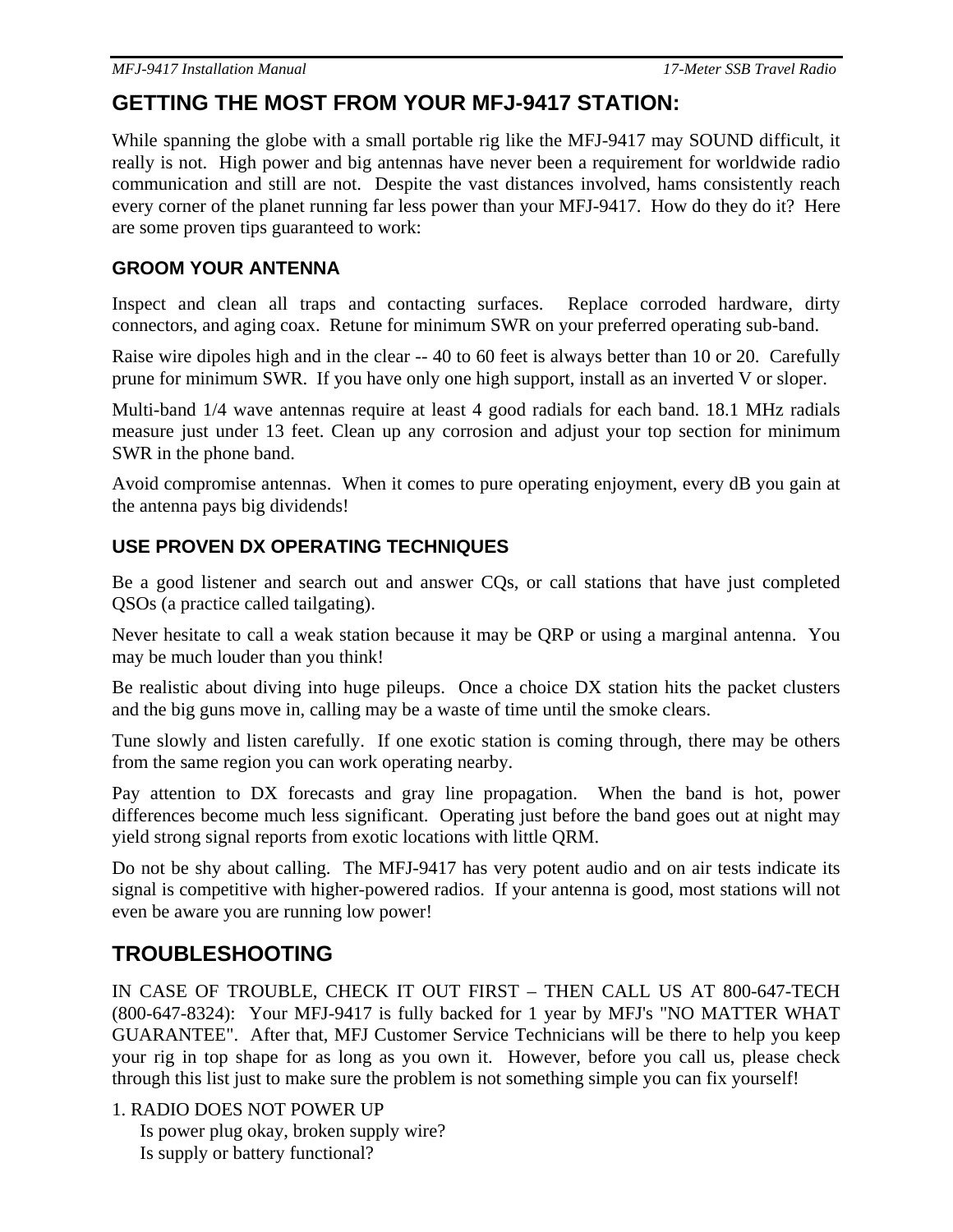Is reverse polarity fuse open?

2. NO SIGNALS RECEIVED Is antenna disconnected or broken? Is TUNE switch stuck on? Is the band dead?

#### 3. RADIO DOES NOT TRANSMIT OR KEYS ERRATICALLY

Is microphone and connector okay?

- 4. ERRATIC TRANSMIT Is SWR high (above 3:1)? Is power source voltage low or "soft" under load?
- 5. AGC IS INEFFECTIVE OR S-METER IS NOT ZEROED Is Regulator okay (10.0 V on TP1)? Is AGC okay (4.3 on TP2?) If TP1, TP2 is okay and AGC works, rezero meter via R51.

#### 6. RADIO DRIFTS IN FREQUENCY

Is radio sitting in Sun, on hot surface, in cold draft? Was radio moved from extreme cold to warm (condensation)? If you suspect condensation, allow radio to fully dry out.

#### 7. POOR CARRIER SUPPRESSION

Was radio moved from extreme cold to warm (condensation)? Was radio exposed to rough handling or shock? To null, unplug mic and ground pin 3 to key radio. Adjust R36 and T3 for minimum carrier (monitor using a second receiver).

#### 8. LOW TRANSMIT AUDIO: Is the mic a 600 ohm dynamic type?

Is the MIC GAIN set too low?

#### 9. NOISE ON TRANSMIT AUDIO:

Is MIC GAIN set too high in a noisy room? Is mic next to a power transformer or motor?

If these checks don't uncover the problem, or if you do not feel qualified to make the prescribed adjustments, please call us for help at 800-647-TECH (800-647-8324).

### **FIELD ALIGNMENT PROCEDURES FOR THE MFJ-9417 TRANSCEIVER**

SPECIAL TOOLS, PARTS, TEST EQUIPMENT: AC Power Supply, 13.8 Volts @ 2 Amps Voltmeter Non-inductive Alignment Tool kit Frequency Counter Wattmeter with 50 Ohm Resistive Dummy Load 18-MHZ Signal Generator or other weak signal source General Coverage Receiver with digital readout

INITIAL TEST SET UP: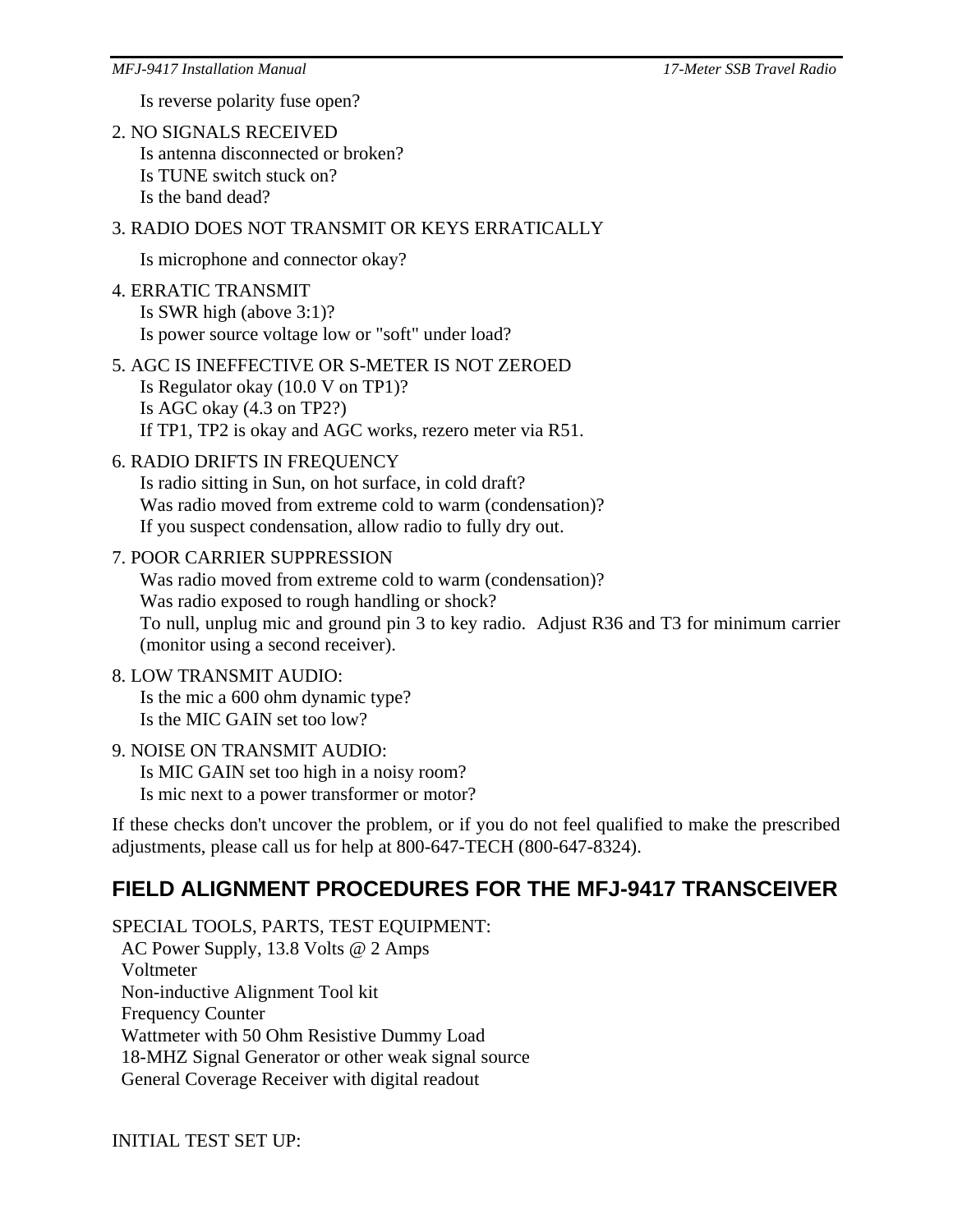*MFJ-9417 Installation Manual 17-Meter SSB Travel Radio*

- A. Remove transceiver cover.
- B. Connect 13.8 Volts Power Supply to Power Jack.
- C. Connect Microphone.
- D. Turn on unit.

VOLTAGE CHECKS AND ADJUSTMENTS: (use voltmeter)

- A. VOLTAGE REGULATOR: Set R64 for 10.0 V at TP1.
- B. RECEIVER AGC: Set R6 for 4.3 Volts at TP2.

#### VFO CALIBRATION:

- A. Tune the VFO dial to 18.110 MHz.
- B. Connect hi-Z counter probe to U7 pin 6
- C. Adjust L3 for 5.822 MHz readout.

### BFO FREQUENCY CHECK AND ALIGNMENT:

- A. Tune across 18.110 MHz. test signal (use generator).
- B. Identify 2 peaks in passband by watching S-Meter.
- C. Carefully set the VFO dial to lower frequency response peak.
- D. Adjust BFO trimcap (C61) until CW note is 600 Hz.
- E. Recheck. First peak should be at 600 Hz, second peak around 2000 Hz. Pitch of CW tones should go DOWN as you tune UP in frequency, indicating USB operation.

CARRIER NULL: (use a second receiver to monitor beat note)

- A. Short mic pin 4 to ground to kill mic pickup.
- B. Key mic and monitor signal slightly off frequency.
- C. Alternately adjust R36 and T3 for minimum carrier.

### RECEIVER SENSITIVITY CHECK:

- A. Connect weak 18.110-MHz signal source to antenna jack.
- B. Tune in signal source for maximum S-Meter reading.
- C. Touch up L1, L2, T1, and T2 for max SIG Meter reading.

### TRANSMITTER BANDPASS FILTER AND COMPRESSOR ALIGNMENT:

- A. Connect QRP Wattmeter with dummy load to ANT Jack.
- B. Turn R61 fully CW and then the Press Carrier Switch (SW2).
- C. Carefully touch up L5 and L6 for peak output.
- D. Turn R61 CCW until RF output power drops by 10%.

If radio fails to operate properly after following these procedures, call 800 647 8324 for help.

\*If reverse polarity track fuse opens, install a miniature 2.5 A pigtail fuse or a 3/4" hair pin loop of #32 wire.

### **DC VOLTAGE CHART TROUBLESHOOTING GUIDE**

For advanced troubleshooters, the following are typical DC voltages found in the MFJ-9417. Voltages were checked with handheld probe type DVM to minimize effects of lead inductance and to limit the potential for RF feedback.

 $Vcc = 13.8$  (Supply Voltage)  $TP1 = 10.0$  (LM-317 Output)  $TP2 = 4.3$  (AGC Bias Voltage)

INTEGRATED CIRCUITS: (TX checks made with mic. keyed, no audio)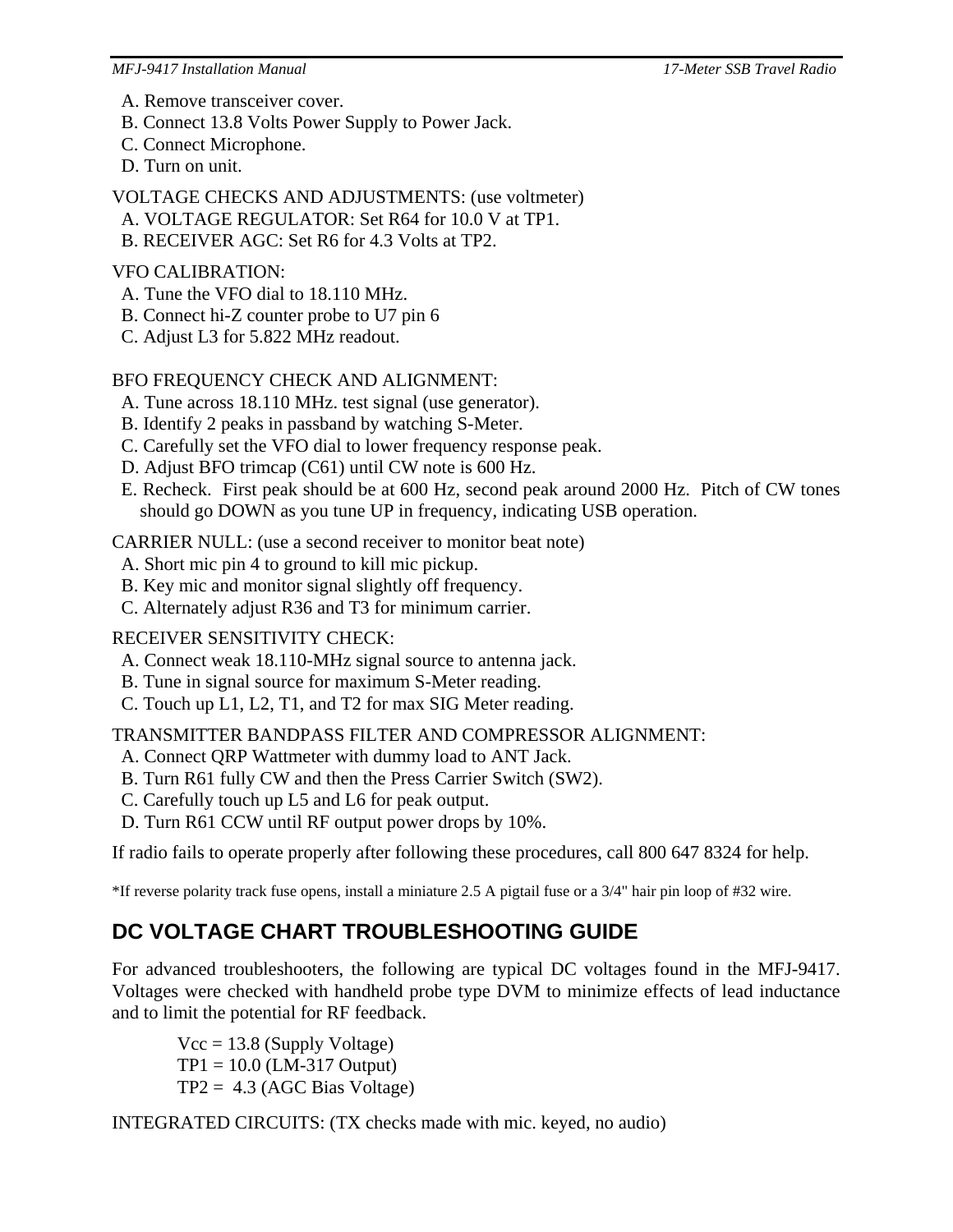|     |                | -RX-<br>--------------- |                |                |                | ------TX----- |                |
|-----|----------------|-------------------------|----------------|----------------|----------------|---------------|----------------|
| PIN | U1             | U <sub>2</sub>          | U <sub>3</sub> | U <sub>4</sub> | U <sub>5</sub> | U6            | U7             |
|     | 1.4            | 10.0                    | 1.4            | 5.0            | 9.9            | 1.3           | 1.4            |
|     | 1.4            | 10.0                    | 1.4            | 5.0            | 2.5            | 1.3           | 1.4            |
| 3   | $\overline{0}$ | $\overline{0}$          |                | 5.0            | $\overline{0}$ | $\theta$      | $\overline{0}$ |
| 4   | 3.9            | 3.3                     | 4.0            | $\overline{0}$ | 2.9            | 4.9           | 4.7            |
|     | 3.9            | 4.9                     | 4.0            | 5.0            | 4.9            | 4.9           | 4.7            |
| 6   | 4.9            | 3.3                     | 5.0            | 5.0            |                | 5.7           | 5.8            |
|     | 4.5            |                         | 4.6            | 5.0            |                | 4.9           | 5.2            |
|     | 5.0            | 10.0                    |                | 9.9            | 4.9            | 4.9           | 5.8            |

#### BIPOLAR AND JFET DEVICES:

 $D/E = Drain/Emitter$ 

 $S/B = Source/Base$ 

- $G/C = Gate/Collectron$
- \* = Test in TRANSMIT mode
- $**$  = Test with TUNE switch depressed

\*\*\* = DO NOT TEST gate of  $Q<sup>9</sup>$  may cause generation of parasitic oscillations.

|  |  |  | $08**$ |                                                                                                                                                               |
|--|--|--|--------|---------------------------------------------------------------------------------------------------------------------------------------------------------------|
|  |  |  |        |                                                                                                                                                               |
|  |  |  |        |                                                                                                                                                               |
|  |  |  |        |                                                                                                                                                               |
|  |  |  |        | Q1 Q2 Q3 Q4 Q5* Q6 Q7* Q9 Q10<br>D/E 9.8 0 9.0 9.7 0 0 3.5 0 13.0 0.25<br>S/B 2.3 0.7 3.9 8.9 0.7 0.7 2.8 0 0 1.0<br>$G/C$ 0 13.2 0 4.3 13.0 0 0 9.0 *** 13.7 |

Q11 (2SC3133 PA Transistor): To avoid RF damage to DVM, check collector voltage in receive mode only full supply voltage (13.8 V) should be present. Check base (bias) with PTT pressed, no audio this should indicate 0.6v. Emitter is grounded.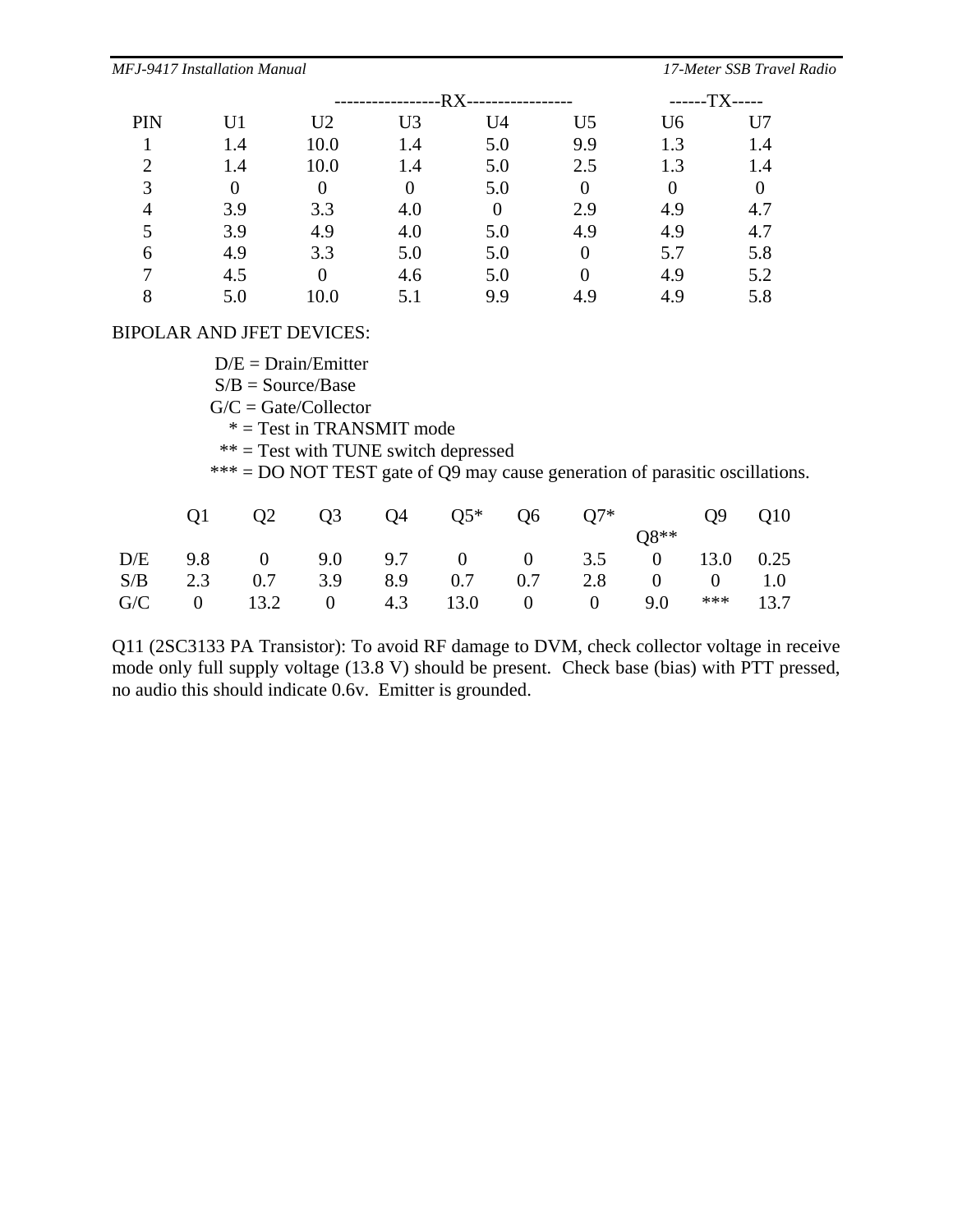### **FULL 12-MONTH WARRANTY**

MFJ Enterprises, Inc. warrants to the original owner of this product, if manufactured by MFJ Enterprises, Inc. and purchased from an authorized dealer or directly from MFJ Enterprises, Inc. to be free from defects in material and workmanship for a period of 12 months from date of purchase provided the following terms of this warranty are satisfied.

**1.** The purchaser must retain the dated proof-of-purchase (bill of sale, canceled check, credit card or money order receipt, etc.) describing the product to establish the validity of the warranty claim and submit the original or machine reproduction of such proof of purchase to MFJ Enterprises, Inc. at the time of warranty service. MFJ Enterprises, Inc. shall have the discretion to deny warranty without dated proof-of-purchase. Any evidence of alteration, erasure, of forgery shall be cause to void any and all warranty terms immediately.

**2.** MFJ Enterprises, Inc. agrees to repair or replace at MFJ's option without charge to the original owner any defective product provided the product is returned postage prepaid to MFJ Enterprises, Inc. with a personal check, cashiers check, or money order for **\$10.00** covering postage and handling.

**3.** MFJ Enterprises, Inc. will supply replacement parts free of charge for any MFJ product under warranty upon request. A dated proof of purchase and a **\$8.00** personal check, cashiers check, or money order must be provided to cover postage and handling.

**4.** This warranty is **NOT** void for owners who attempt to repair defective units. Technical consultation is available by calling (662) 323-5869.

**5.** This warranty does not apply to kits sold by or manufactured by MFJ Enterprises, Inc.

**6.** Wired and tested PC board products are covered by this warranty provided **only the wired and tested PC board product is returned.** Wired and tested PC boards installed in the owner's cabinet or connected to switches, jacks, or cables, etc. sent to MFJ Enterprises, Inc. will be returned at the owner's expense unrepaired.

**7.** Under no circumstances is MFJ Enterprises, Inc. liable for consequential damages to person or property by the use of any MFJ products.

**8. Out-of-Warranty Service:** MFJ Enterprises, Inc. will repair any out-of-warranty product provided the unit is shipped prepaid. All repaired units will be shipped COD to the owner. Repair charges will be added to the COD fee unless other arrangements are made.

**9.** This warranty is given in lieu of any other warranty expressed or implied.

**10.** MFJ Enterprises, Inc. reserves the right to make changes or improvements in design or manufacture without incurring any obligation to install such changes upon any of the products previously manufactured.

**11.** All MFJ products to be serviced in-warranty or out-of-warranty should be addressed to **MFJ Enterprises, Inc., 300 Industrial Park Rd, Starkville, Mississippi 39759, USA** and must be accompanied by a letter describing the problem in detail along with a copy of your dated proofof-purchase and a telephone number.

**12.** This warranty gives you specific rights, and you may also have other rights, which vary from state to state.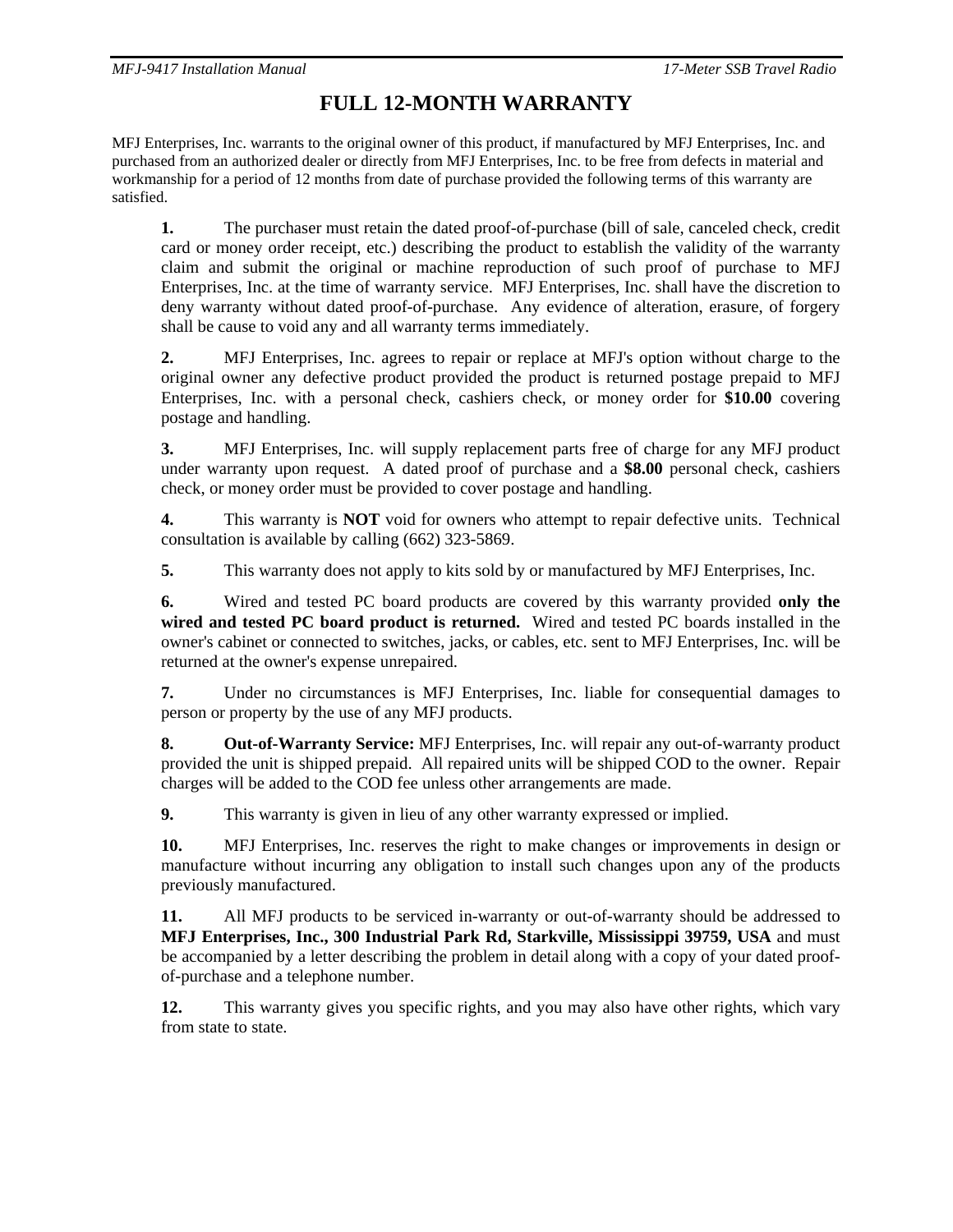#### **SCHEMATIC**